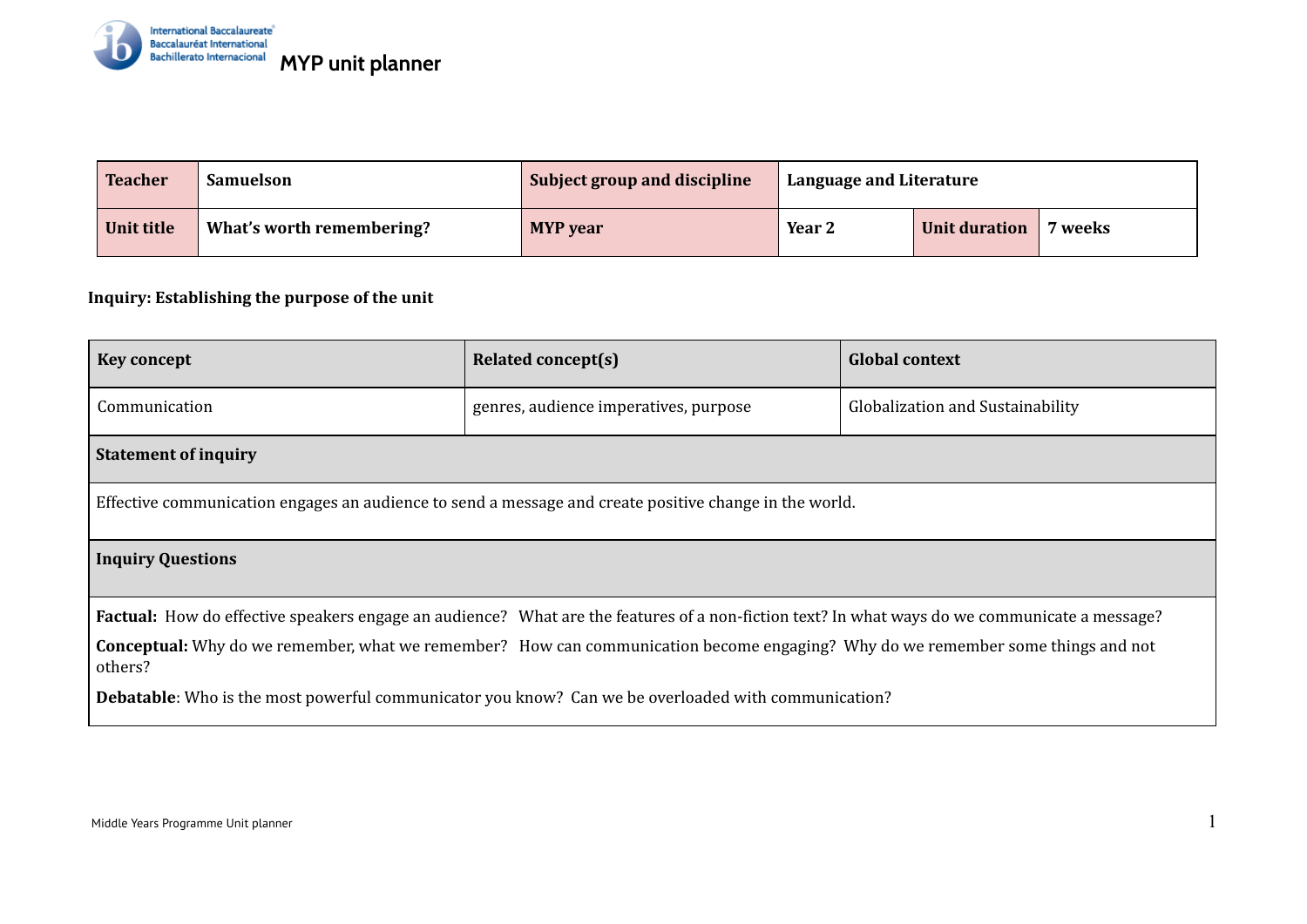

| <b>Objectives</b>                                                                                                                                                                                                                                                                                                                                                                                                                                                                                                                                                                                                     | <b>Summative assessment</b>                                                                                                                                                                                                                                                                                                                                                                              |
|-----------------------------------------------------------------------------------------------------------------------------------------------------------------------------------------------------------------------------------------------------------------------------------------------------------------------------------------------------------------------------------------------------------------------------------------------------------------------------------------------------------------------------------------------------------------------------------------------------------------------|----------------------------------------------------------------------------------------------------------------------------------------------------------------------------------------------------------------------------------------------------------------------------------------------------------------------------------------------------------------------------------------------------------|
|                                                                                                                                                                                                                                                                                                                                                                                                                                                                                                                                                                                                                       | Outline of summative assessment task(s) including assessment<br>criteria:                                                                                                                                                                                                                                                                                                                                |
| <b>Criterion A: Analysing</b><br>i. identify and comment upon significant aspects of texts<br>ii. identify and comment upon the creator's choices<br>iii. justify opinions and ideas, using examples, explanations and<br>terminology<br>iv. identify similarities and differences in features within and<br>between texts.<br>Criterion B: Organizing<br>i. employ organizational structures that serve the context and<br>intention<br>ii. organize opinions and ideas in a logical manner<br>iii. use referencing and formatting tools to create a presentation<br>style suitable to the context and<br>intention. | <b>Made-to-Stick Presentation</b><br>SW collaborate to create an audience-centered presentation on the<br>'stickie' theme of their literature circle text.<br>Assessed Criteria: B, C, D<br><b>Literature Circle Session</b><br>SW record a short video reflecting on the key concept, their progress as<br>members of a literature circle group, and their final presentation.<br>Assessed Criterion: A |
| Criterion C: Producing text<br>i. produce texts that demonstrate thought and imagination while<br>exploring new perspectives and ideas<br>arising from personal engagement with the creative process<br>ii. make stylistic choices in terms of linguistic, literary and visual<br>devices, demonstrating awareness of<br>impact on an audience<br>iii. select relevant details and examples to support ideas.                                                                                                                                                                                                         |                                                                                                                                                                                                                                                                                                                                                                                                          |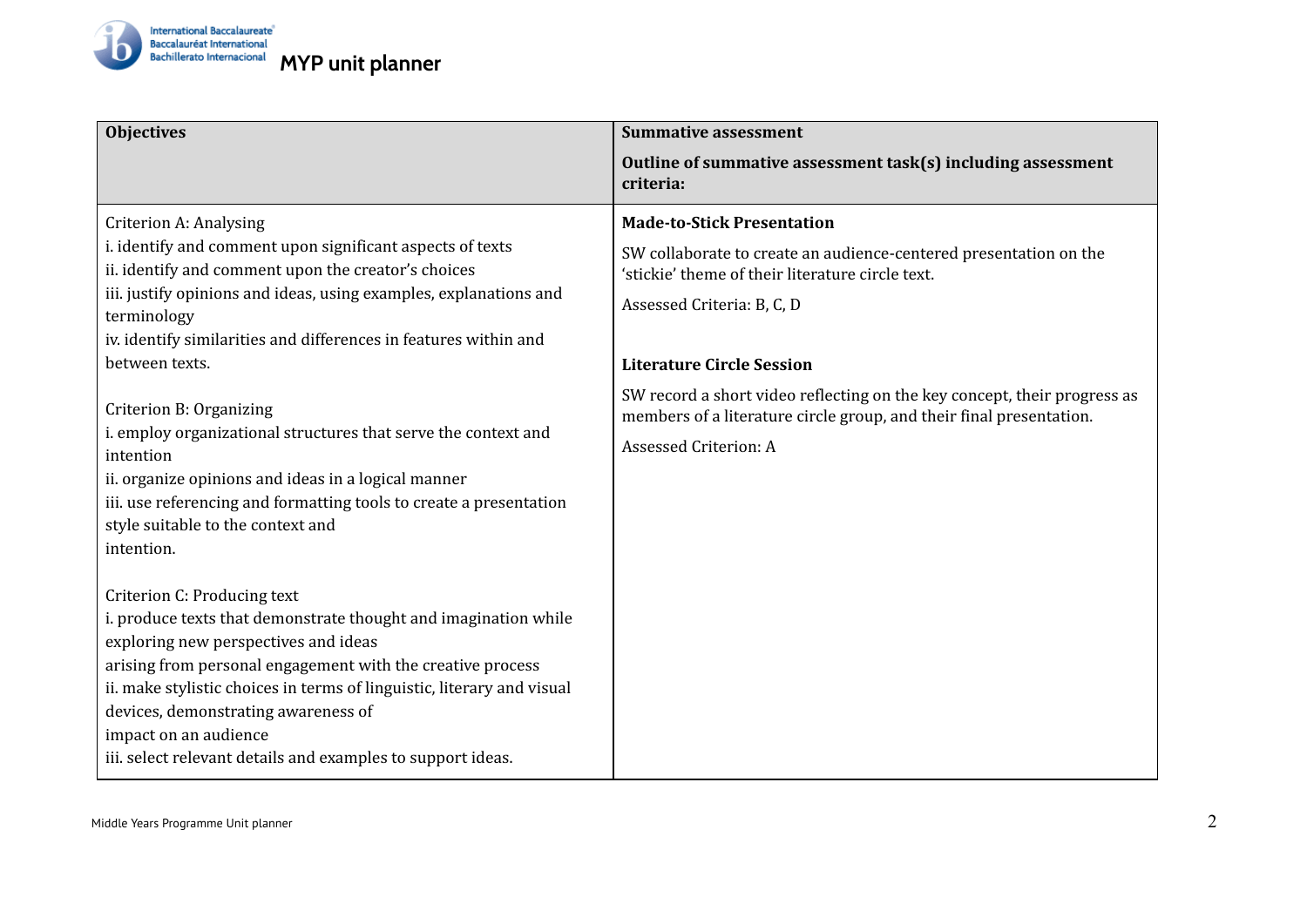

Criterion D: Using language i. use appropriate and varied vocabulary, sentence structures and forms of expression ii. write and speak in an appropriate register and style iii. use correct grammar, syntax and punctuation iv. spell (alphabetic languages), write (character languages) and pronounce with accuracy v. use appropriate non-verbal communication techniques.

## **Action: Teaching and learning through inquiry**

| <b>Approaches to learning (ATL):</b> |                                                                                          |                                                                                                                                                                                                              |  |
|--------------------------------------|------------------------------------------------------------------------------------------|--------------------------------------------------------------------------------------------------------------------------------------------------------------------------------------------------------------|--|
| <b>ATL Category and Cluster</b>      | <b>Specific ATL Skill</b>                                                                | Learning experiences or teaching strategies you plan to introduce,<br>practise or consolidate the subject-specific skill                                                                                     |  |
| Communication                        | Reading and using language to gather and<br>communicate information                      | SW read with their group and annotate for key information to include in<br>the presentation.                                                                                                                 |  |
| <b>Thinking</b>                      | Analysing issues and ideas<br>Generating novel ideas and considering new<br>perspectives | SW collaboratively develop a simple message which serves as the<br>thematic guide of the presentation.<br>SW choose key elements from their nonfiction text to highlight and<br>include in the presentation. |  |
| Self-Management                      | Affective and reflection skills                                                          | SW keep a calendar of tasks with short and long-term goals.                                                                                                                                                  |  |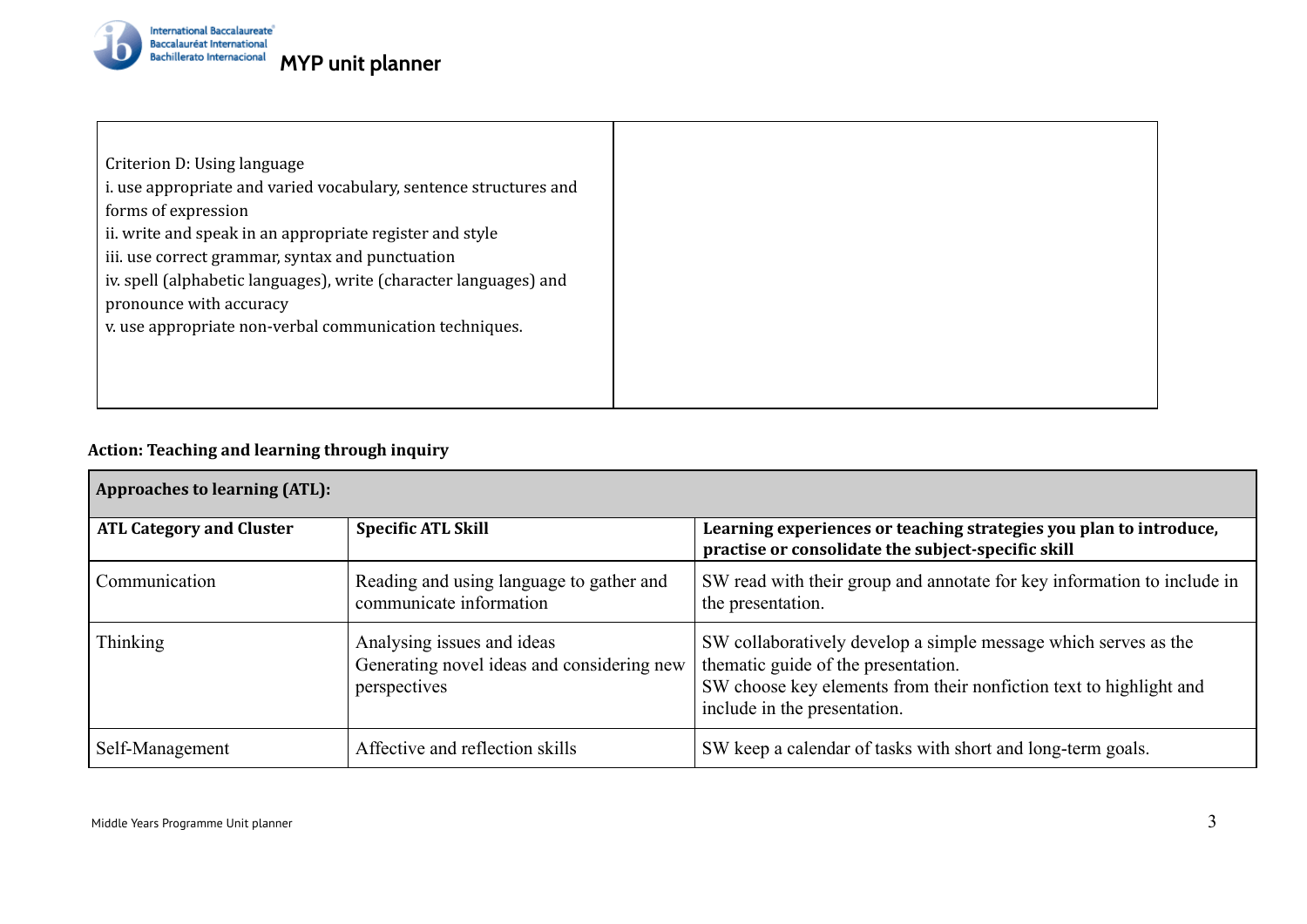

| <b>Content</b>                                                                                                                                                                                                                                                                                                                        | <b>Learning process</b>                                                                                                                                                                                                                                                                                                                                                                                                                                                                                                                                                                    |  |  |
|---------------------------------------------------------------------------------------------------------------------------------------------------------------------------------------------------------------------------------------------------------------------------------------------------------------------------------------|--------------------------------------------------------------------------------------------------------------------------------------------------------------------------------------------------------------------------------------------------------------------------------------------------------------------------------------------------------------------------------------------------------------------------------------------------------------------------------------------------------------------------------------------------------------------------------------------|--|--|
| Students will:                                                                                                                                                                                                                                                                                                                        | <b>Learning experiences</b>                                                                                                                                                                                                                                                                                                                                                                                                                                                                                                                                                                |  |  |
| - be introduced to the UN Global Goals<br>- be introduced to differences between fiction<br>and nonfiction texts<br>- be exposed to a variety of Global Goals which<br>can be linked to the nonfiction texts used for<br>literature circles<br>- read a nonfiction text in a literature circle<br>with shared norms, tasks, and roles | Introduce the unit with the key concept and UN Global Goals<br>$\overline{\phantom{a}}$<br>Host Gallery walk for students to choose books of interest<br>Identify elements of effective collaboration<br>Establish group norms, and roles; sign contract<br>Practice using the SUCCESs model to view commercials that "stick"<br>Read in literature circle groups, meet during class to discuss<br>Develop short and long-term reading goals with team calendar<br>Choose a specific audience for the presentation<br>Plan, create, and practice presentations<br>Execute the presentation |  |  |
| - explore the conventions of effective<br>presentations                                                                                                                                                                                                                                                                               | <b>Teaching strategies</b>                                                                                                                                                                                                                                                                                                                                                                                                                                                                                                                                                                 |  |  |
| - consider how to tailor a presentation to a                                                                                                                                                                                                                                                                                          | - Varied groupings                                                                                                                                                                                                                                                                                                                                                                                                                                                                                                                                                                         |  |  |
| specific audience                                                                                                                                                                                                                                                                                                                     | - Use of inquiry                                                                                                                                                                                                                                                                                                                                                                                                                                                                                                                                                                           |  |  |
|                                                                                                                                                                                                                                                                                                                                       | - Allow for immersion in the topic to develop greater understanding and base from which to think<br>analytically                                                                                                                                                                                                                                                                                                                                                                                                                                                                           |  |  |
|                                                                                                                                                                                                                                                                                                                                       | - Class and group discussions                                                                                                                                                                                                                                                                                                                                                                                                                                                                                                                                                              |  |  |
|                                                                                                                                                                                                                                                                                                                                       | - Video lessons to present and review key information                                                                                                                                                                                                                                                                                                                                                                                                                                                                                                                                      |  |  |
|                                                                                                                                                                                                                                                                                                                                       | - Google Classroom and Weebly website resources that encompasses the course outline and<br>student blogs                                                                                                                                                                                                                                                                                                                                                                                                                                                                                   |  |  |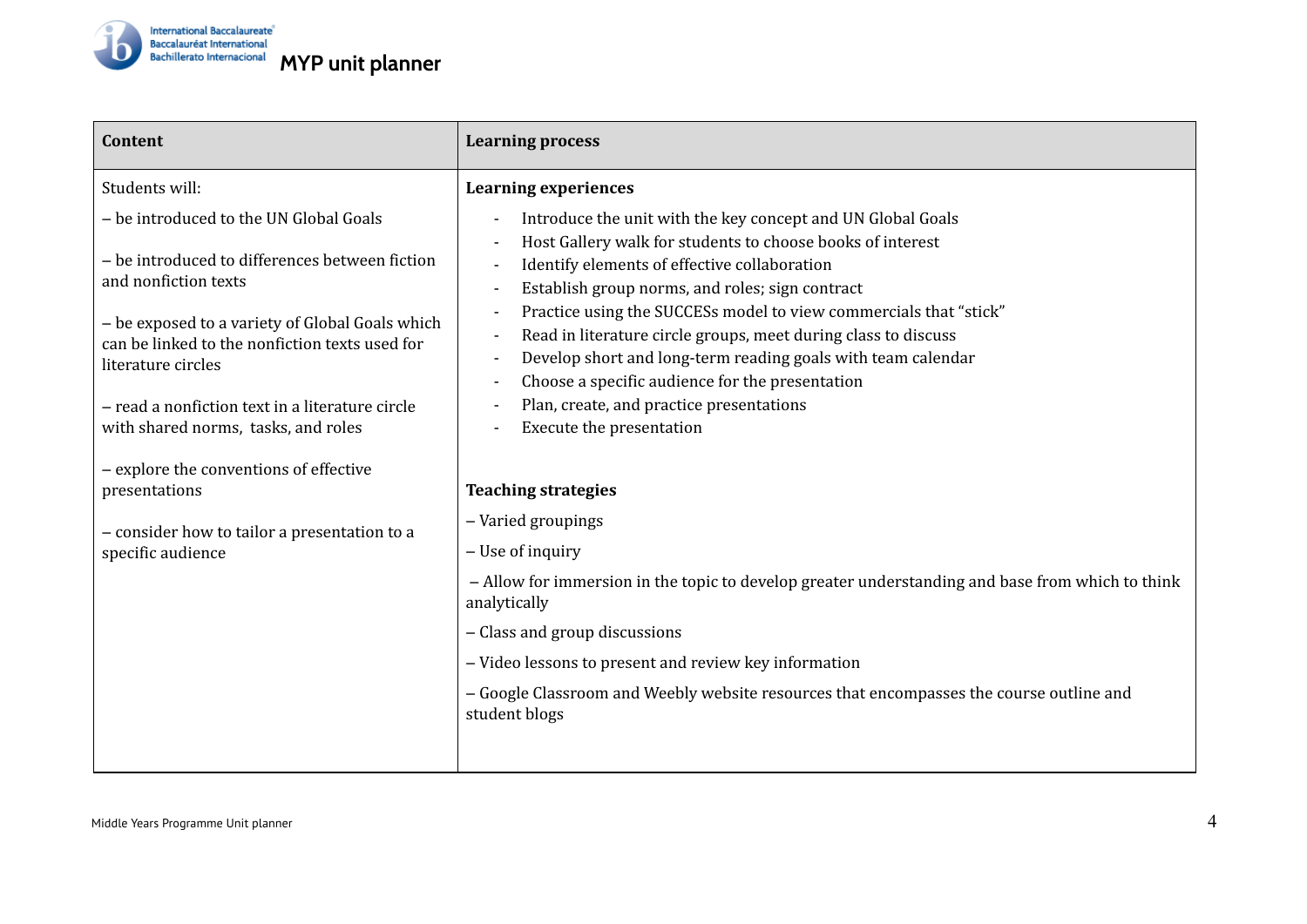

|                                       | <b>Formative assessment</b><br>Literature Circle Team Feedback (X3 check-ins per week)<br><b>Presentation Planning Meeting</b>                                                          |  |  |
|---------------------------------------|-----------------------------------------------------------------------------------------------------------------------------------------------------------------------------------------|--|--|
|                                       |                                                                                                                                                                                         |  |  |
|                                       |                                                                                                                                                                                         |  |  |
|                                       | <b>Presentation Practice Feedback</b>                                                                                                                                                   |  |  |
|                                       |                                                                                                                                                                                         |  |  |
|                                       |                                                                                                                                                                                         |  |  |
|                                       |                                                                                                                                                                                         |  |  |
|                                       | <b>Differentiation</b>                                                                                                                                                                  |  |  |
|                                       | Students will write and present, act out text features; Students will have reading groups and choose<br>chapters to read; Students will be surveyed about which book they want to read. |  |  |
| <b>Resources</b>                      |                                                                                                                                                                                         |  |  |
|                                       |                                                                                                                                                                                         |  |  |
| Tracking Trash by Loree Griffin Burns |                                                                                                                                                                                         |  |  |
|                                       | Mountains beyond Mountains-adapted for young people by Tracy Kidder (Author), Michael French (Author)                                                                                   |  |  |
| Moonbird by Phillip Hoose             |                                                                                                                                                                                         |  |  |
| 50 Ways Kids can save the world       |                                                                                                                                                                                         |  |  |
| Wheels of Change by Sue Macy          |                                                                                                                                                                                         |  |  |
| <b>Breaker Boys by Michael Burgan</b> |                                                                                                                                                                                         |  |  |
| Poop Happened by Sarah Albee          |                                                                                                                                                                                         |  |  |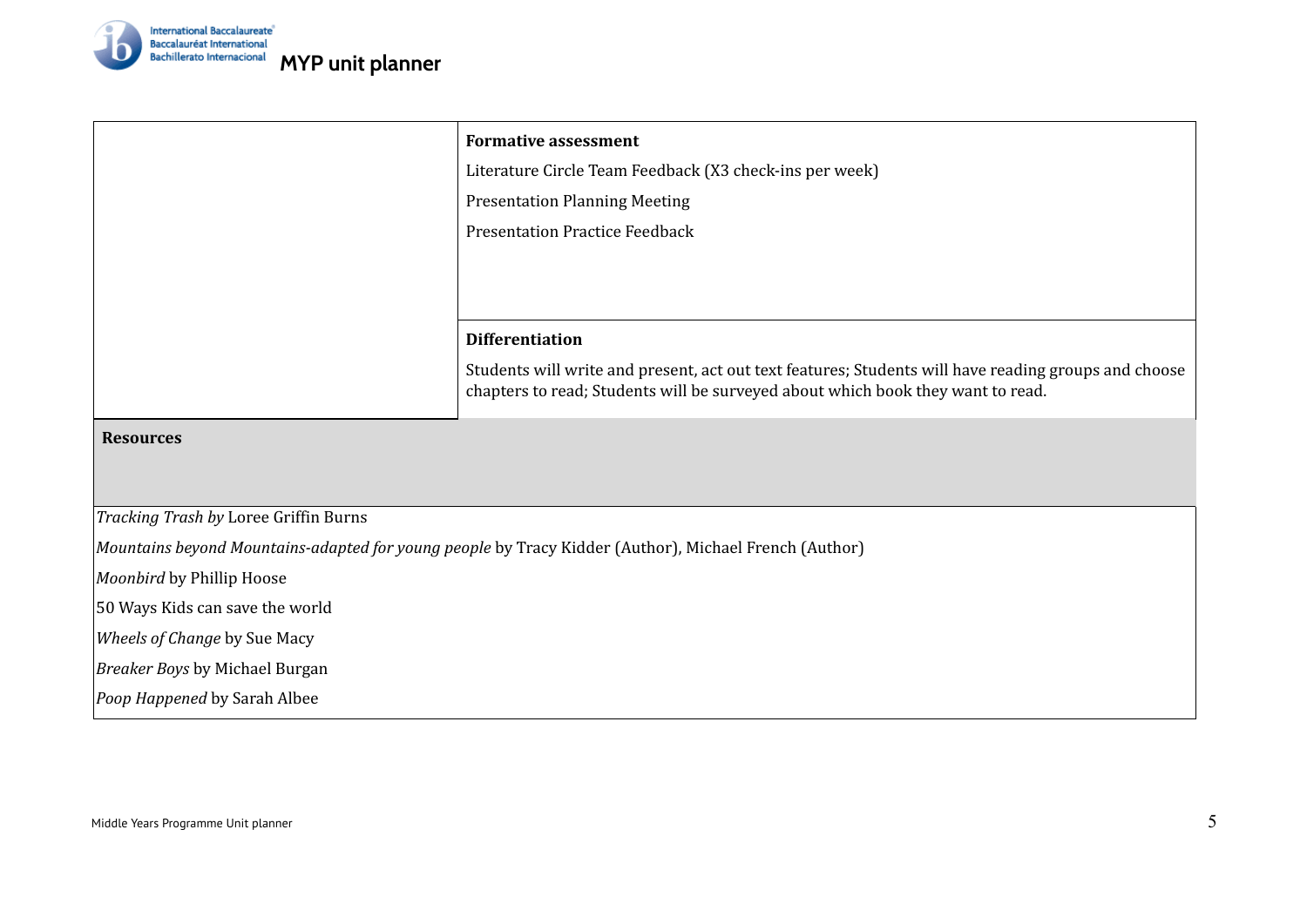

*A Fistful of Rice* by Vikram Akula

*Chew on This* by Eric Schlosser and Charles Wilson

Globalgoals.org

[Proverbs](http://www.phrasemix.com/collections/the-50-most-important-english-proverbs) link

[SUCCESS](http://heathbrothers.com/download/mts-made-to-stick-model.pdf) pdf

Made to Stick [Youtube](https://www.youtube.com/watch?v=E7U74c0Hzbk)

Beyond Bullet Points [Youtube](https://www.youtube.com/watch?v=uK8oqIJeyI4)

Text [Features](http://www.azed.gov/english-language-learners/files/2014/03/examples-of-text-features.pdf)

[Inquiry](https://atruenorthmsteacherblog.wordpress.com/2010/08/28/kath-murdochs-cycle-of-inquiry/) Cycle